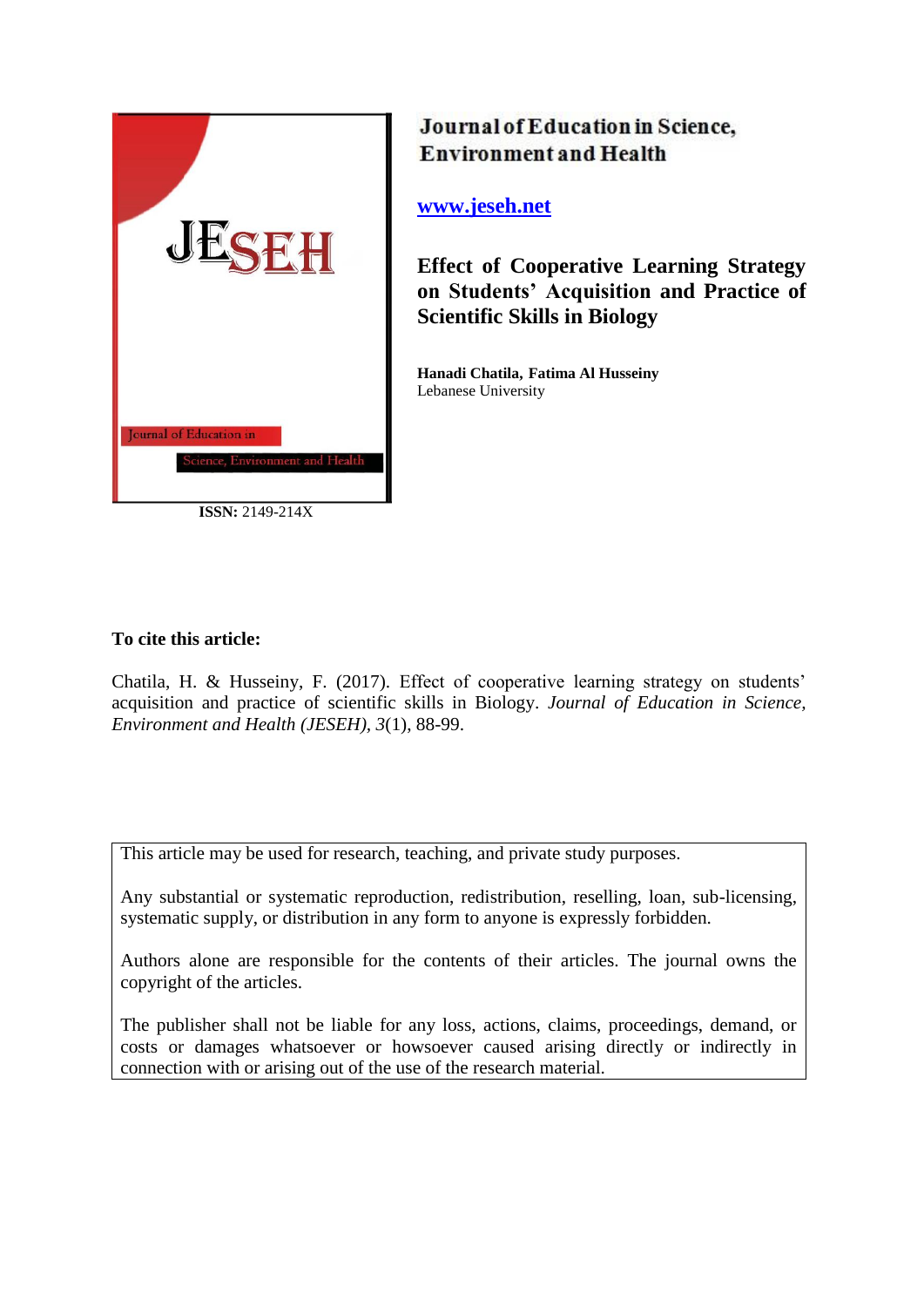

# **Effect of Cooperative Learning Strategy on Students' Acquisition and Practice of Scientific Skills in Biology**

**Hanadi Chatila, Fatima Al Husseiny**

| <b>Article Info</b>                                            | <b>Abstract</b>                                                                                                                                                                                                                                                                                                                                                                                                                                                                                                                                                                                                                                                                                                       |
|----------------------------------------------------------------|-----------------------------------------------------------------------------------------------------------------------------------------------------------------------------------------------------------------------------------------------------------------------------------------------------------------------------------------------------------------------------------------------------------------------------------------------------------------------------------------------------------------------------------------------------------------------------------------------------------------------------------------------------------------------------------------------------------------------|
| <b>Article History</b>                                         | Recent research findings have shown that cooperative learning improves                                                                                                                                                                                                                                                                                                                                                                                                                                                                                                                                                                                                                                                |
| Received:<br>21 September 2016                                 | students' thinking skills as it allows them to communicate actively with each<br>other (Johnson, Johnson and Smith, 2014). Therefore, cooperative learning has<br>been proposed by many educators to be implemented in classrooms to produce                                                                                                                                                                                                                                                                                                                                                                                                                                                                          |
| Accepted:<br>18 December 2016                                  | lifelong learners and critical thinkers (Lunenburg, 2011). The current study<br>investigates the effect of cooperative learning in Biology classroom, on students'<br>learning and achievement of scientific skills. A convenient sample of 120                                                                                                                                                                                                                                                                                                                                                                                                                                                                       |
| <b>Keywords</b>                                                | students from two grade levels, seven and ten, participated in the study in a                                                                                                                                                                                                                                                                                                                                                                                                                                                                                                                                                                                                                                         |
| Scientific skills<br>Cooperative learning<br>Biology education | private school in Beirut, where biology was taught to each class of the two<br>different grades using two different teaching methods: cooperative learning<br>(experimental group) and individualistic-direct learning (control group). Pre- and<br>post- tests were administrated to both groups of each grade to compare students'<br>achievement particularly in scientific skills items before and after intervention.<br>Results of the study show that cooperative learning has a significant effect on<br>students' achievement in learning and practicing scientific skills in grade ten,<br>however no significant effect was shown in the acquisition of new scientific<br>skills for grade seven students. |

## **Introduction**

Many studies around the world have documented students' difficulties in learning biology that may affect their motivation and achievement (Agboghoroma and Oyovwi, 2015; Bahar et al., 1999; Çimer, 2012). Those difficulties encountered by students may be attributed to two main factors: the difficulty of grasping biology concepts and "working scientifically" skills, and the overloaded curriculum.Studies have reported that students face difficulties in many abstracts concepts or topics in biology, at both high schools and university levels, including the concepts of hormones, cells, genes and chromosomes, mitosis and meiosis, and the nervous system (Agboghoroma and Oyovwi, 2015, Agorram et al, 2010, Chattopadhyay, 2005 and Tekkaya et al., 2001), in addition to other topics like water and gas transport in plants, protein synthesis, photosynthesis and respiration, gaseous exchange, energy, organs, physiological processes and oxygen transport (Çimers, 2012). Adding to the abstract content, the nature of science itself, which requires learning and applying "working scientifically skills" throughout the course of study, is a major problem for students. Another cause of difficulties is the overloaded curriculum (Tekkaya et al., 2001), which indirectly affects both teachers and students. Due to the massive and abstract content in curriculum, teachers usually take care of delivering the content regardless students' interest and motivation, which unfortunately prevents meaningful learning and results in learning materials by memorization, and therefore causes several learning problems (Zeidan, 2010).

Science education research, including biology education, conducted in the past few decades has focused on the integration of knowledge, skills and attitudes to develop a better understanding of scientific concepts (Zeidan and Jayosi, 2015.) In other words, the emphasis has been on how students learn, and how they built their personal understandings of scientific concepts. Lunenburg (2011) considered that the use of student-centered teaching strategies in classrooms within an overall inquiry-based pedagogy is an effective way to enhance students' academic performance, critical thinking, and problem solving skills. So, through inquiry, students may learn both skills and concepts, and develop positive attitudes towards science.

Chiappetta & Koballa (2010) considered that the learning and application of "science process skills" are always associated with scientific inquiry. Many factors have an impact on students' achievement such as classroom environment, attitude and motivation, and above all teaching methods and strategies. Educators around the world have been investigating various teaching strategies in science classes to improve students' outcomes. One of the most favored investigated teaching strategies among science educators is cooperative learning; it is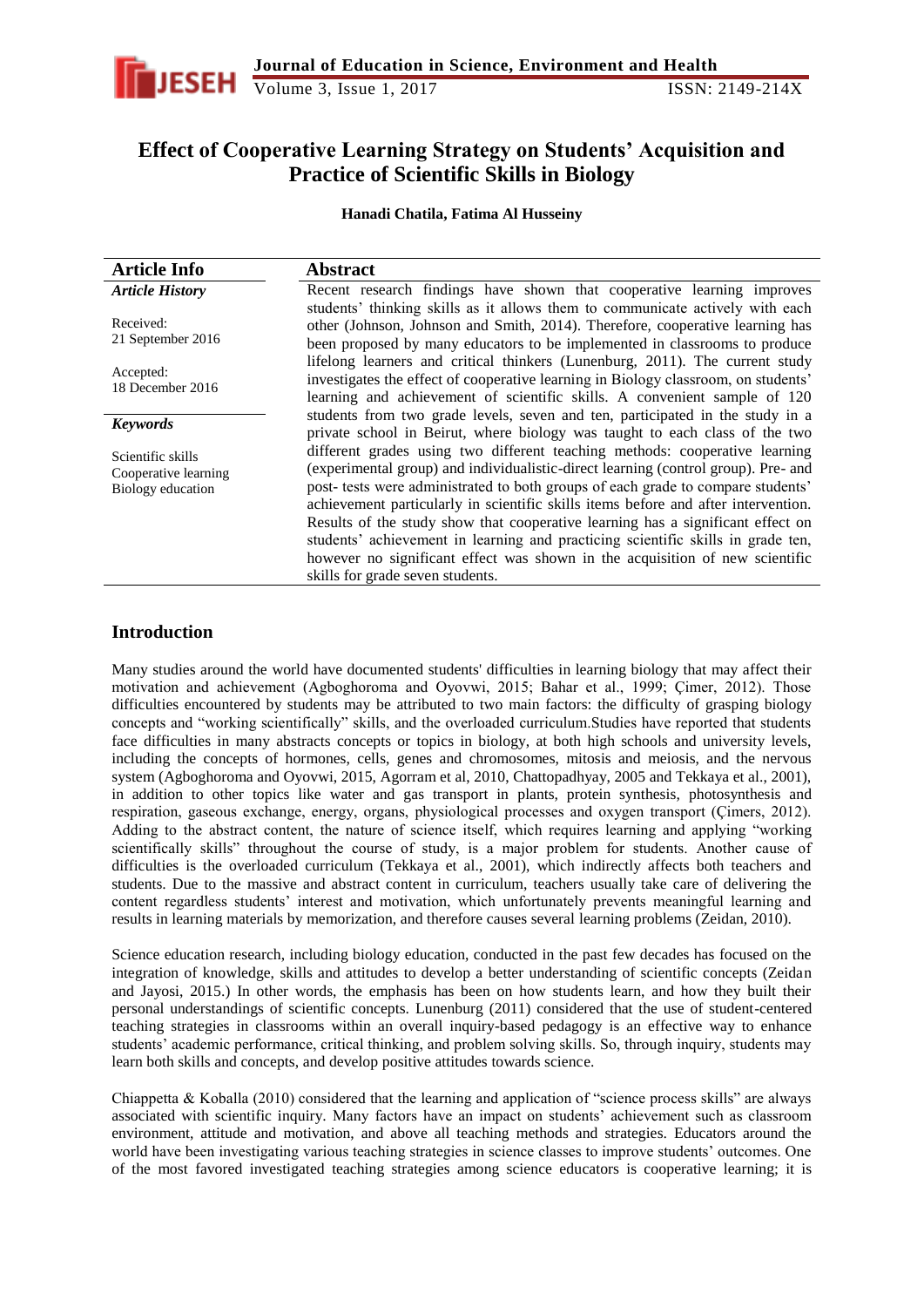considered as one of the most efficient instructional methods that enable students to work together in solving scientific problems, as it improves students' thinking skills and abilities, and has the potential to promote academic achievement, enhance social skills, and improve self-esteem by engaging students in an active learning environment (Vijayratnam, 2009).

#### **Cooperative Learning and Academic Achievement**

Research around the word has highlighted the effectiveness of cooperative learning in promoting deep learning and higher achievement in the classroom, especially science classroom at all levels (Johnson & Johnson, 1989; Johnson et al., 2014; Lord, 2001; Lin, 2006; Vijayratnam, 2009 and Wolfensberger and Canella, 2015). Knowing that cooperative learning encourages student involvement and engagement in their own learning, it provides all students with opportunities to make their thoughts visible to others, allows them to talk about their own ideas, and permits them to consider the ideas of others, which enhances their higher order thinking skills (Johnson et al., 2014). In the light of this, Chang and Mao (1999) noted that effective cooperative learning leads to active learning that enables students to move beyond the text, memorization of basic facts, and consequently promotes learning and practicing higher-level skills. This would lead, apart from academic benefits, to enhance learners' self-esteem, and interpersonal relationship and attitudes toward school and peers (Bilgin and Geban ,2006).

For an effective cooperative learning experience, Richards and Rodgers (2001) and Johnson et al. (2013) suggested five major premises :(1) Positive interdependence when learners work together to attain the group objective. (2) Individual accountability, when each team member is considered responsible for his or her own understanding of the work, which in turn contributes to the objective of the team. (3) Interpersonal skills (communication, trust, leadership, decision-making and conflict resolution), where team members argue, solve problems, and work together. (4) Face to face interaction and (5) Processing where learners assess and reflect on their team work ability and skills.

Therefore, it is assumed that cooperative learning has a positive effect on students' cognitive, emotional and social skills, such as promoting higher achievement, greater use of higher level critical reasoning competencies and strategies, higher self-esteem, and greater collaborative skills and attitudes necessary for working effectively with others. However, literature includes some studies reporting no significant effect on learning.

For example, Chang and Lederman (1994) applied cooperative learning to investigate students' physical science achievement and found that cooperative learning had no significant difference on students' achievement. Similar findings were reported by Seymour (1994) and Tingle & Good (1990) as cited in Chang and Mao (1999). Sadler (2002) investigated the effect of cooperative learning on college students' biology academic achievement and reported no significant difference in academic achievement and cooperative learning verses direct lecture methods.

#### **Biology in Lebanese schooling system**

In Lebanon, the Science curriculum is rich in content, details and concepts that students must learn through exploring, investigating and describing their experiences to achieve meaningful learning. There is a great emphasis on knowledge and skills in the Lebanese science curriculum, disfavoring the affective domain in education. Table 1 shows the general objectives of the Lebanese "science curriculum" (CRPD, 1997).

In the Lebanese schooling system, Biology is delivered separately from other sciences (chemistry and physics) at the intermediate level starting from grade seven up to grade nine under the name of Earth and Life Science. The table below show the distribution of periods per week, knowing that the duration of each periods is 50 minutes .

Noting that the number of periods in grade nine was two per week, until recently in 2015 it was increased to three periods per week following the request of teachers to meet the requirement of the official exam at the end of grade nine. As for the secondary level, Biology is delivered differently between grades, under the names of "life Science" and "scientific literacy". The table below show the distribution of periods at the secondary level.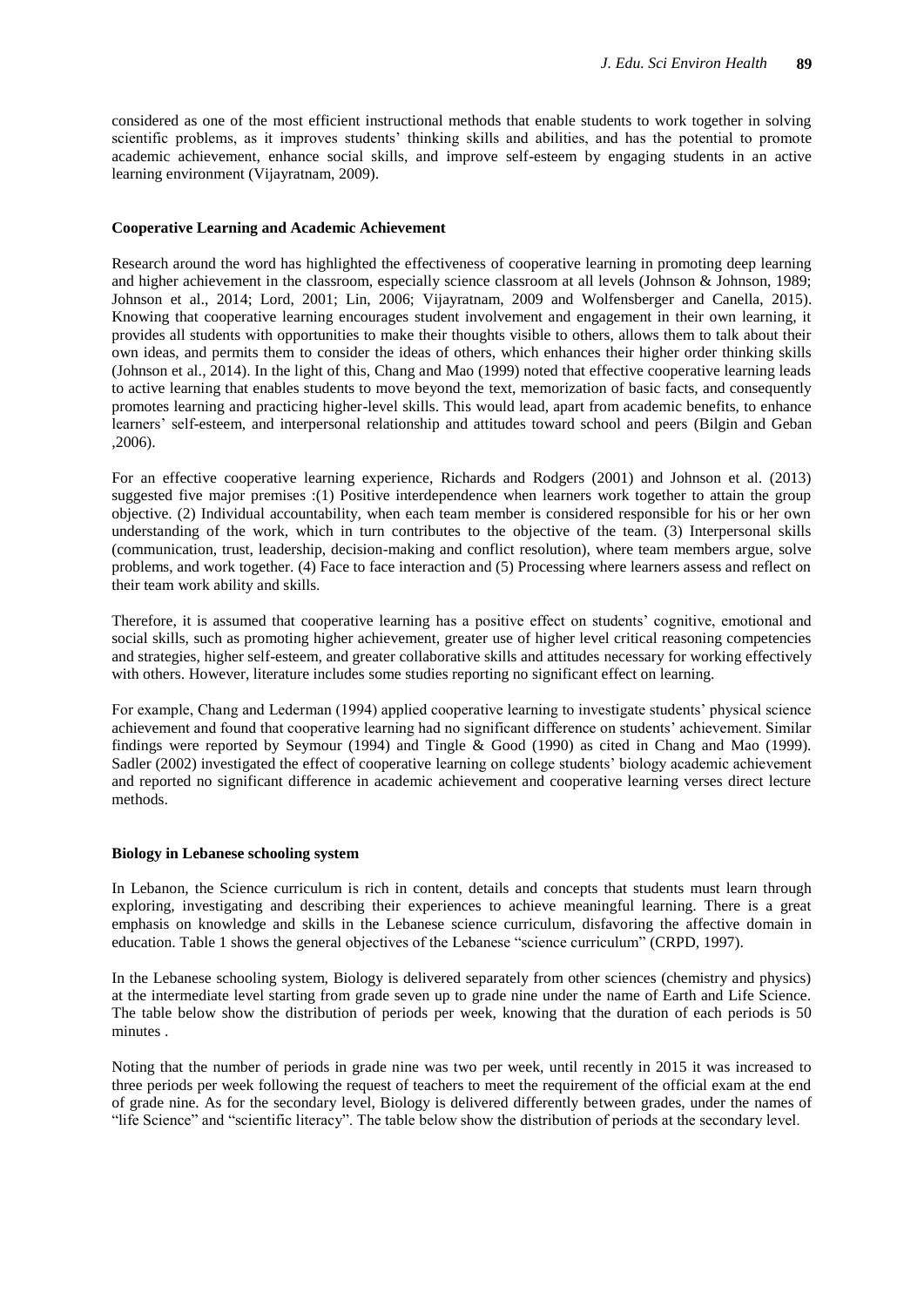|                       | General Objectives of the Lebanese "Science Curriculum" (CRPD, 1997)                                                                                                                                                                                                                                                                                                                                                                                                                                                                                                                                                                                                                                                                                                                                                                                                                                                                                                                                                                                                                                                                                                                                                                                                                                                                                                                                                                                                                                                                                                                                                                                      |
|-----------------------|-----------------------------------------------------------------------------------------------------------------------------------------------------------------------------------------------------------------------------------------------------------------------------------------------------------------------------------------------------------------------------------------------------------------------------------------------------------------------------------------------------------------------------------------------------------------------------------------------------------------------------------------------------------------------------------------------------------------------------------------------------------------------------------------------------------------------------------------------------------------------------------------------------------------------------------------------------------------------------------------------------------------------------------------------------------------------------------------------------------------------------------------------------------------------------------------------------------------------------------------------------------------------------------------------------------------------------------------------------------------------------------------------------------------------------------------------------------------------------------------------------------------------------------------------------------------------------------------------------------------------------------------------------------|
| Introduction          | "Science plays an important role in our everyday life. It manifests itself in all<br>aspects of human activity. Consequently, it is important that students become<br>lifelong learners of science, starting with science at school, but extending<br>science learning beyond the school years"                                                                                                                                                                                                                                                                                                                                                                                                                                                                                                                                                                                                                                                                                                                                                                                                                                                                                                                                                                                                                                                                                                                                                                                                                                                                                                                                                           |
| General<br>objectives | Develop the learners' intellectual and practical scientific skills<br>Deepen the learner's awareness in the ability of humans to understand,<br>$\bullet$<br>invent, and create<br>Understand the nature of science and technology, their development<br>$\bullet$<br>across history, and their impact on human thought<br>Ensure that learners have acquired the facts, concepts, and principles<br>$\bullet$<br>necessary to understand natural phenomena<br>Motivate students to apply basic scientific principles in all sciences.<br>٠<br>Explain the scientific concepts and principles behind commonly used<br>machines and devices<br>Acquire knowledge about health, environment, and safety practices<br>٠<br>and behave accordingly<br>Realize that some natural resources can be depleted, and make the<br>learner aware of the role of science in sustaining these resources<br>Encourage learners to use scientific knowledge and skills in novel<br>situations, especially in everyday life<br>Emphasize the role of scientists in the advancement of human kind.<br>٠<br>Encourage learners to be open to the ideas of scientists from different<br>$\bullet$<br>cultures, and to their contributions in the advancement of science<br>Encourage learners to abide by such scientific values as honesty and<br>objectivity<br>Develop the learners' scientific curiosity and orientation toward<br>scientific research<br>Encourage learners to work independently and cooperatively in solving<br>$\bullet$<br>scientific problems<br>Make the learners aware of career possibilities in different science<br>$\bullet$<br>related areas |
|                       | Table 2: Distribution of Biology Periods in the Lebanese Schooling System.<br>$\mathbf{M}$ 1 $\mathbf{C}$ 1 1 1                                                                                                                                                                                                                                                                                                                                                                                                                                                                                                                                                                                                                                                                                                                                                                                                                                                                                                                                                                                                                                                                                                                                                                                                                                                                                                                                                                                                                                                                                                                                           |

| Table 2: Distribution of Biology Periods in the Lebanese Schooling System. |                        |  |  |  |
|----------------------------------------------------------------------------|------------------------|--|--|--|
| Grade                                                                      | Number of periods/week |  |  |  |
| Seven                                                                      |                        |  |  |  |
| Eight                                                                      |                        |  |  |  |
| Nine                                                                       |                        |  |  |  |

| Table 3: Distribution of Biology Periods at the secondary level. |  |  |  |  |  |  |
|------------------------------------------------------------------|--|--|--|--|--|--|
|------------------------------------------------------------------|--|--|--|--|--|--|

| Grade            | Number of periods/week/sections |                            |                   |  |
|------------------|---------------------------------|----------------------------|-------------------|--|
| Secondary first  |                                 |                            |                   |  |
| Secondary second | Sciences Sections               | <b>Humanities Sections</b> |                   |  |
| Secondary third  | Life Science<br>h               | sociology and Economics    | <b>Humanities</b> |  |

In the Lebanese system, there are two official exams, the first one at the end of the intermediate level (grade nine) and the second one at the end of the secondary level (grade twelve). Biology teachers (Earth and Life Science, and Life Science teachers) in most schools are concerned in delivering the content required by the curriculum. This was supported by research studies, so teachers focus mainly on the content, regardless students' needs, interest and motivation, and attributing their decision to do so to time limitation and the need to prepare students for official exams (Boghtchalian Karadaghlian, 2014). Therefore, it is well noticeable that lecturing is the main mode of instruction in Lebanese schools, and thus deeper learning is neglected (Al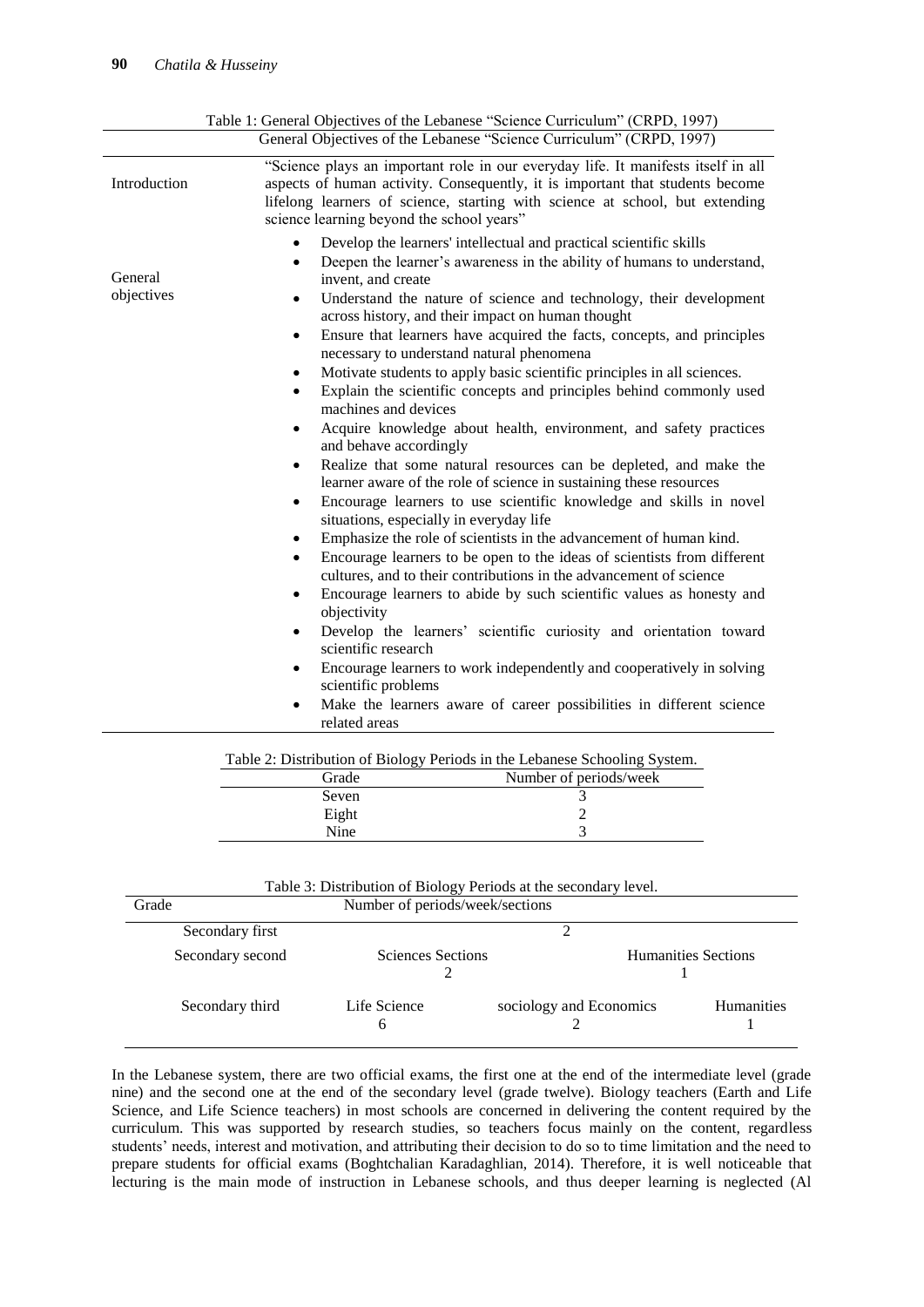Husseiny, 2014; Zeidan 2014). Biology concepts are explained by text readings using textbook documents, with minor usage of animations and video presentations, which results in passive learning.

#### **Research Problem**

Being Science /Biology Educators at the Lebanese University, faculty of education, the researchers of this study have noticed that both teachers and students are complaining from difficulties in Biology classes. We interviewed ten "Life and Earth" and "life Science" qualified secondary teachers about those difficulties faced by their students in all grades, from grade seven to grade twelve. All teachers agreed that the main issue in their teaching is the teaching and learning of scientific skills. Students have little problem with the content, and the department of education has removed many topics from the curriculum in order to make it lighter and to allow extra time for the abstract content to be grasped. However, according to "Life and Earth" and "Life Science" teachers, students are always struggling with the learning and application of "scientific skills". Researchers have different views about the categorization of scientific skills (Phang and Tahir, 2012).

Table 4: The Lebanese framework for competences and skills in Biology (CERD, 1998).

|      | <b>Domain</b>                           | <b>Skills</b>                                                                                 |
|------|-----------------------------------------|-----------------------------------------------------------------------------------------------|
|      | A- Acquiring Knowledge                  | A1- Recall Knowledge                                                                          |
|      |                                         | Recall the acquired knowledge related to specific facts,<br>terminology, law, theories, model |
|      |                                         | A2- Apply knowledge                                                                           |
|      |                                         | Select the knowledge and use it in a new situation                                            |
|      |                                         | Apply knowledge in a new context                                                              |
|      | <b>B-</b> Practicing Scientific Process | <b>B1-</b> Collect Information                                                                |
|      |                                         | Select information related to a real situation or to its                                      |
|      |                                         | representation in a table, text, graph, media                                                 |
|      |                                         | B2- Interrelate information to define a problem and/or formulate a                            |
|      |                                         | hypothesis                                                                                    |
|      |                                         | Organize data in order to prove a relation                                                    |
|      |                                         | Compare new data to previous data<br>$\overline{\phantom{a}}$                                 |
|      |                                         | Identify a cause and effect relation<br>$\sim$                                                |
|      |                                         | Define a problem<br>$\overline{\phantom{a}}$                                                  |
|      |                                         | Formulate a hypothesis                                                                        |
|      |                                         | B3- Test a hypothesis                                                                         |
|      |                                         | Identify the consequences implied by a hypothesis that<br>could be verified                   |
|      |                                         | Design an experiment                                                                          |
|      |                                         | Use data to test a hypothesis                                                                 |
|      |                                         | B4- Synthesize                                                                                |
|      |                                         | B5- Demonstrate critical thinking                                                             |
|      |                                         | Criticize experimental results, an argument, design an                                        |
|      |                                         | experiment                                                                                    |
| $C-$ | Mastering of Techniques                 | C1- Use laboratory or field materials and apply laboratory                                    |
|      |                                         | techniques                                                                                    |
|      |                                         | C2- Perform an experiment following a given design                                            |
|      |                                         | C3- Carry out measurements, construct a model or make drawing                                 |
|      |                                         | based on observation                                                                          |
|      | D- Communicating                        | D1- Utilize proper scientific terminology                                                     |
|      |                                         | Use appropriate specific terminology to express                                               |
|      |                                         | information, observation, tabulated data, drawing, graph,                                     |
|      |                                         | or flow chart, in verbal or written form                                                      |
|      |                                         | D2- Use various modes of scientific representation                                            |
|      |                                         | Represent data by a table, a graph, a drawing, a chart, a                                     |
|      |                                         | symbol, or a formula.                                                                         |

The classification includes two levels: basic skills and integrated skills. Chiappetta and Koballa (2010) classified basic scientific skills as follows: observing, classifying, space/time relation, using numbers, measuring, inferring and predicting. As for integrated skills, they include: defining operationally, formulating models, controlling variables, interpreting data, hypothesizing, and Experimenting. In the Lebanese system, the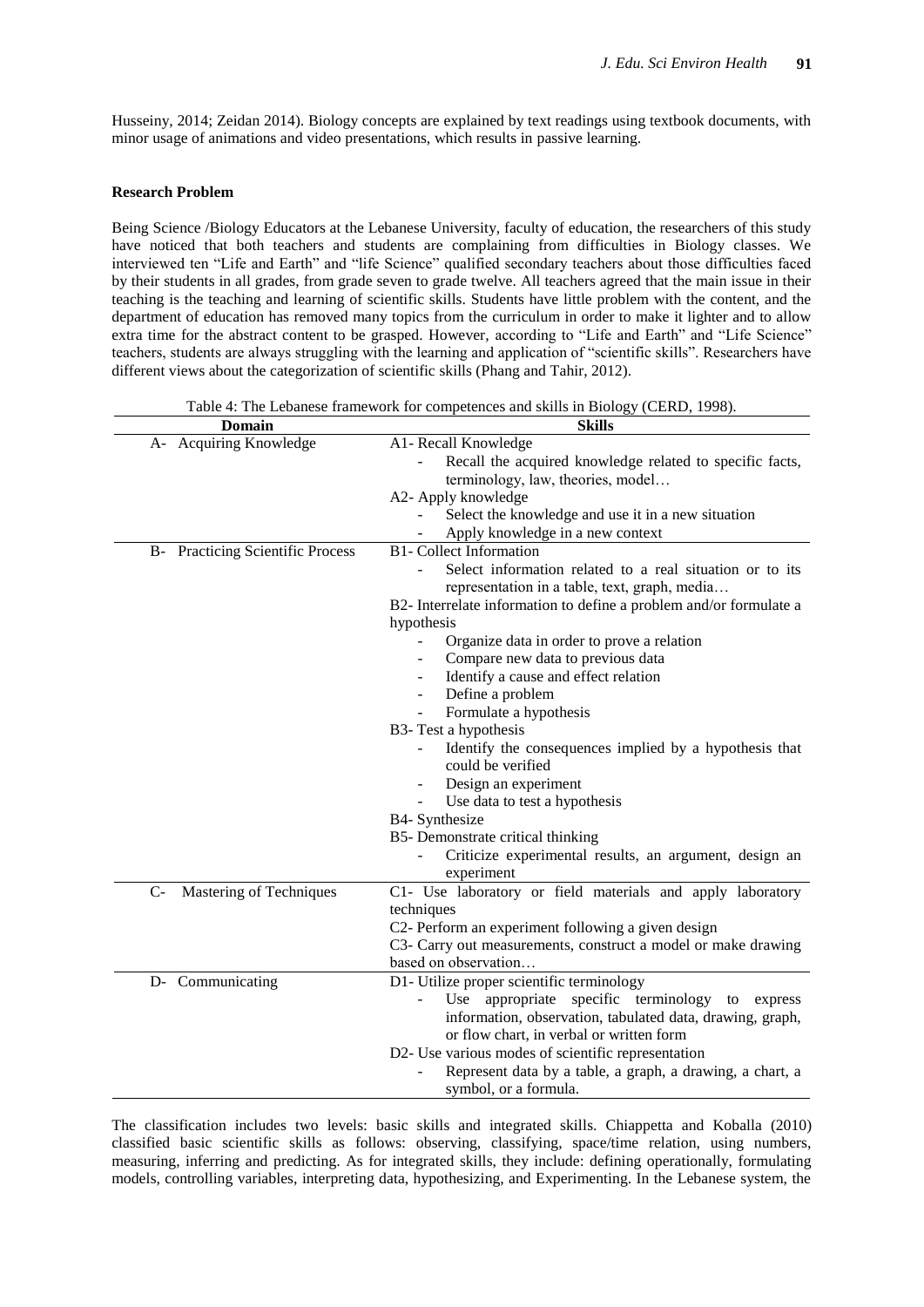Centre of Educational Research and Development has set a framework for teachers to follow in the educational guide (1998). The framework includes four domains of competences: Domain A "Acquiring Knowledge", Domain B "Practicing Scientific Process", Domain C "Mastering of Techniques", and Domain D "Communicating". The table below represents the Lebanese framework for competences and skills in Biology. The current study investigates the effect of cooperative learning in Biology classroom, on students' learning and achievement of scientific skills, namely measured by the achievement of "Practicing Scientific Process" Domain B of the Lebanese framework. Three skills were the focus of the study: "analyze a document (text, graph or table)", deduce", and "draw out a conclusion". The Centre of Educational Research and Development (2012) has defined the requirement of these action verbs used in biology classes, as follows:

"Analyze: Decompose a whole into its constituent elements to make evident to variation.

Deduce: Draw using logical reasoning new information from given or existing information.

Draw out: Draw from a set of given and without reasoning a relation, a role, a law…" (CRDP, 2012. P 1)

The main research question addressed in the study: Does cooperative learning enhance students' acquisition and practice of scientific skills in Biology classroom?

Consequently, the following sub-questions are investigated:

Does cooperative learning strategy enhance:

- the practice of scientific skills, namely for grade ten students?
- the acquisition of new scientific skills, namely for grade seven students?

It is assumed that cooperative learning enhances the performance of students, regardless of their class grade level, and improves their achievement in domain B representing the acquisition of "Practicing Scientific Process" skills.

# **Method**

This study employed a quasi- experimental design in which two intact sections of each grade were assigned to control and experimental conditions, and an independent variable, the teaching method, was manipulated.

The researcher used the pre-test/post-test control group design. This design greatly minimizes threats to the internal validity of the experiment. In addition, self-assessment of the student's and teamwork in the experimental groups were measured using two self- assessment grids with a five-point scale. The teachers observed the teams in the experimental groups, and filled out an observation grid to ensure that cooperative teamwork was conducted correctly.

### *Participants*

#### *School*

A private high school in Beirut was selected based on its convenience in terms of location and time, and the willingness of the biology teachers to participate in the study. In addition, the school is a high school, thus contains all the grades which are of the sample of this study. Also, the school is well equipped with tools that facilitate cooperative learning in terms of wide classes.

#### *Students*

A total of 120 students (N=120) enrolled in two different grades (grade seven and grade ten participated in this study.) Grade seven represents the first class in the third cycle of the Lebanese educational system, while grade ten is the first class in fourth cycle. The table below represents the distribution of students among grades.

| Table 5 shows the distribution of students among the groups. |    |              |                        |  |  |  |
|--------------------------------------------------------------|----|--------------|------------------------|--|--|--|
| Grade<br>Control Group                                       |    | Experimental | <b>Total Number of</b> |  |  |  |
|                                                              |    | Group        | Students               |  |  |  |
|                                                              |    | 30           | 60                     |  |  |  |
| 10                                                           | 30 | 30           | 60                     |  |  |  |
| Total                                                        | 60 | 60           | 20                     |  |  |  |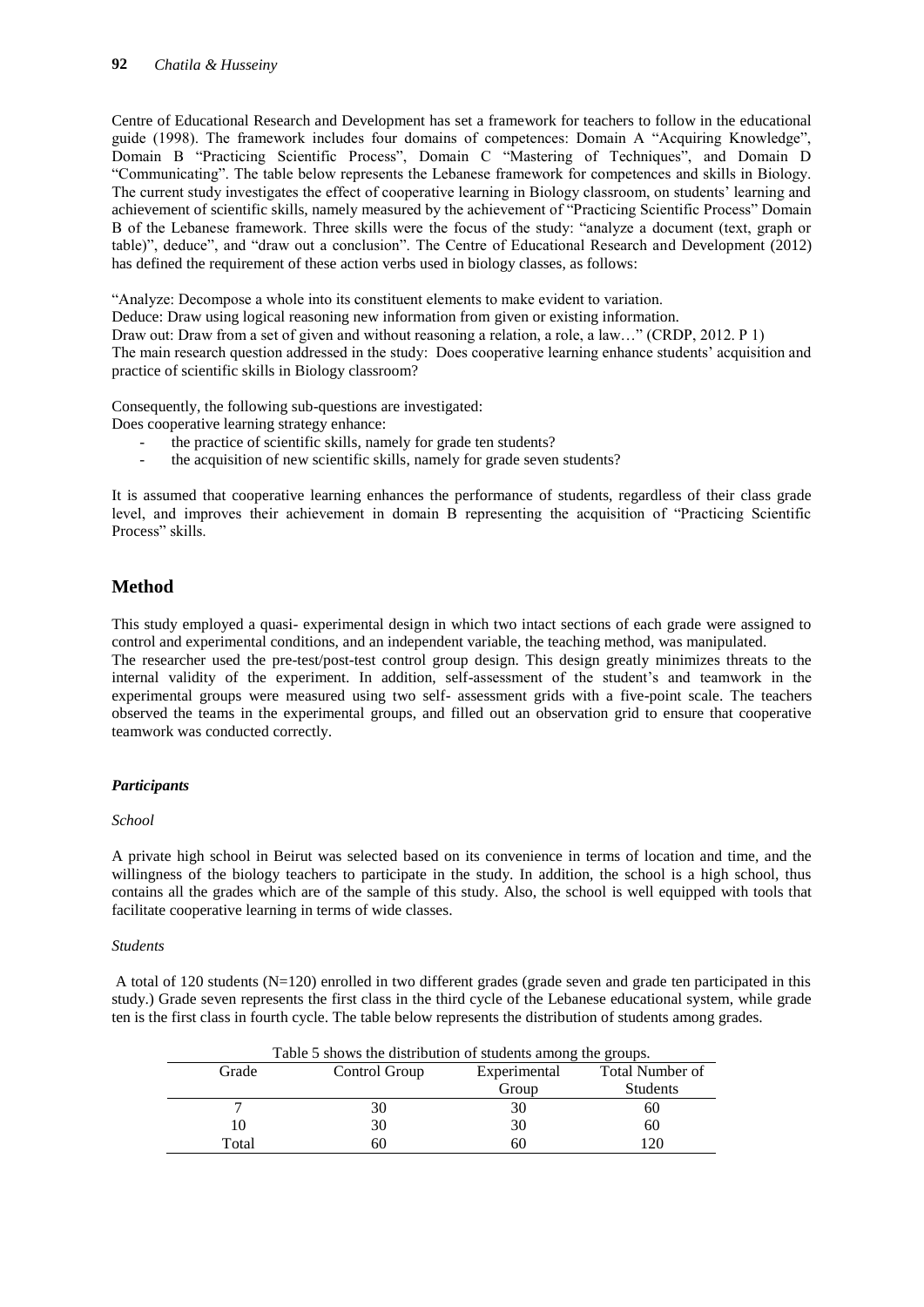All participants were native speakers of Arabic and learning English as a first foreign language. English is the language of instruction in Biology.

#### *Teachers*

Two qualified biology teachers participated in the study; an Earth and life Science grade seven teacher, who taught both experimental and control groups, and a Life Science grade ten teacher who also taught both experimental and control groups.

#### *Procedure*

The duration of the study was a total of nine weeks. Students in both grades had two fifty minutes Biology sessions per week, which made a total of 18 sessions throughout the study. The study included two parts: The first part was a training period for both the teachers and the students. It extended for two weeks. During this period, students practiced how to work cooperatively and distribute the roles among the team members. Moreover, the researchers followed up on the work of the teachers by making observations in both sections of each grade, to check if the teachers are planning their teaching periods according to the assigned and if the students are mastering how to work cooperatively. This part of the study aimed to help both students and teachers to master the learning strategy used in this study so that the results of the second part can be reliable. The second part was the implementation period of the study, which was seven weeks long. This phase used the same process as described in the first phase, except that data was collected during this part. Both groups, experimental and control were given an equal amount of time and worked on the same hands-on activities but in different strategies (individually or cooperatively). They had the same assignments and were given equal opportunities to practice their learning objectives. For the control groups, the lessons were explained using the traditional individual learning (teacher demonstration approach). This method includes asking open-ended questions, oral reading of textbook, classroom discussion, and oral reviews. The teachers used the textbook and other materials including worksheets to help students construct their conceptual knowledge. Those sheets included hands-on activities that students must solve. Students in both experimental groups were teamed up in six groups of fives by the stratified random method in order to form heterogeneous groups. It is believed that when the size of team members increases, the range of abilities, expertise, skills, and number of minds available for acquiring and processing information increase (Johnson and Johnson, 1989). The experimental groups were taught using Johnson and Johnson Model of cooperative learning, where the same hands-on activities were used, but students worked on them cooperatively rather than individually. Students in those sections discussed openended questions in groups, read the content knowledge in cooperative groups, in addition to doing the hands-on activities cooperatively. When the groups completed their work and reached a consensus, the teachers asked the readers of the groups to explain their answers and discuss them with other members of the class. Assessment grids were used in the study, they were prepared, piloted and validated by the researcher based on group interaction in the cooperative learning teams (appendix):

A student self-assessment grid was given to each student to measure self-assessment of their learning; it included nine items (e.g. I accomplished my task; I organized my thought before and while speaking) in which each member of the team was to respond to a five-point Likert scale. A mark of 1-5 was applied on a scale that goes from a very positive assessment of their ability to a very negative assessment. The grid was administered twice during the study: once in the first session and once in the last session. The sum of the marks on each item were calculated for each student and named: "student self-assessment 1" referring to the first administration and "student self-assessment 2" for the second one. Moreover, each team was required to fill a team self -assessment grid and submit it before the end of the cooperative learning session. This included nine items (e.g. All of the team members contributed ideas; everyone in the team responded kindly to disagreements) assessing the teamwork and was filled according to a five-point scale. The aim of this grid was to ensure that students were practicing the cooperative skills to help teachers in team processing and providing feedback about the work. The sum of the marks on each item were calculated for each team and named: "team's self-assessment". In parallel to team self-assessment grids, an observation grid was designed to be used by the teacher and named "Teacher's team-assessment grid"; it was filled by the teachers during the cooperative work sessions for the experimental groups, where they chose randomly two teams each session for observation. The grid included nine five-point Likert scale items. Throughout the whole study, teachers had assessed all teams in each class, and then the marks of each item were calculated for each team and compared with the team's self-assessment to ensure the reliability of the teamwork. Means of the teams' and teacher's assessment scores were calculated for each experimental group in each grade, and were then compared to ensure the reliability of the teams' work. The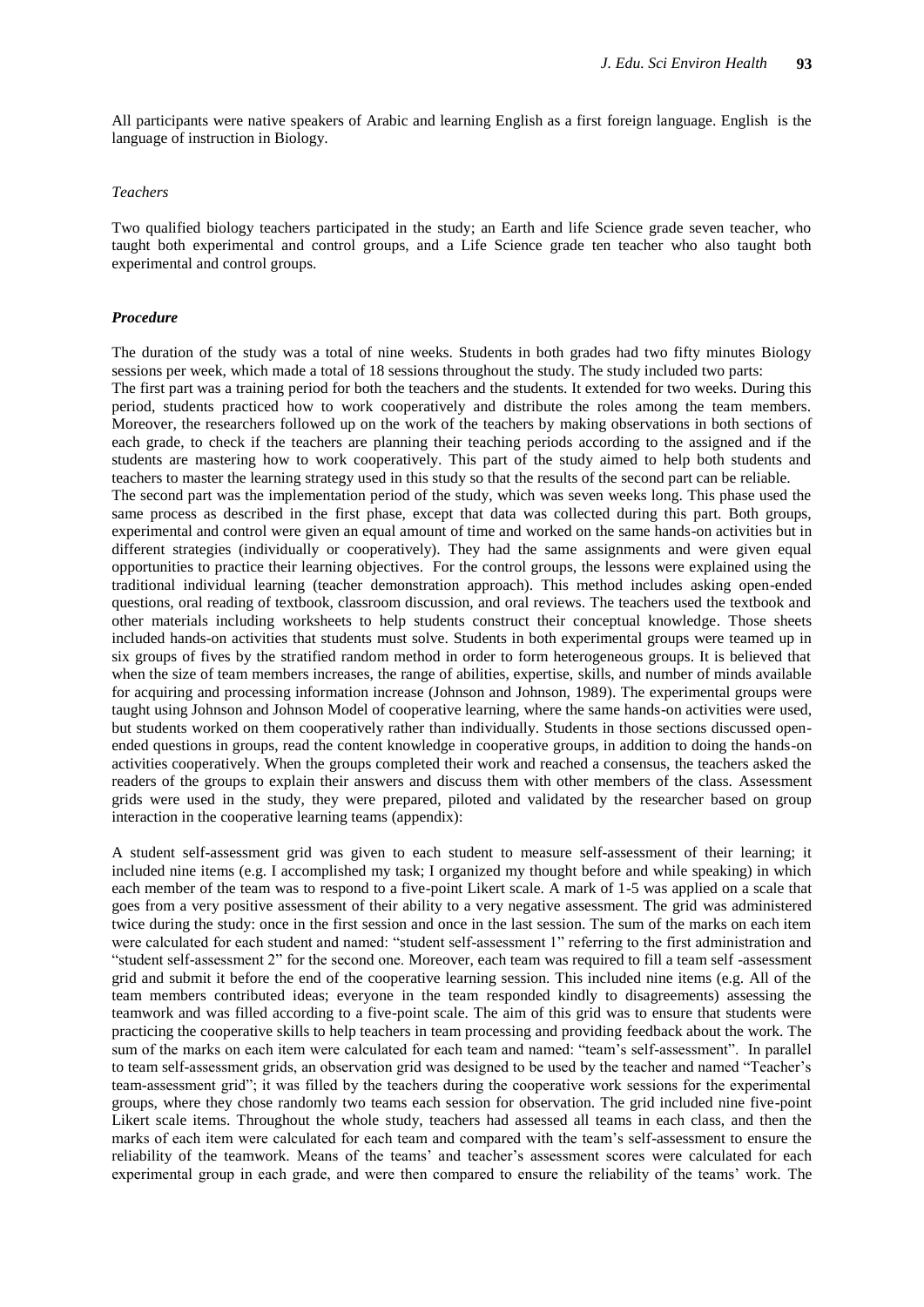results of teams' self-assessment and teachers' assessment of all the teams of both grades seven and ten show high values of self-assessment among the teams, an average of 18.2 and 18.8 respectively. While teachers' assessment mean scores are 17 and 18.2 respectively. Those results show close scores between the teams' selfassessment and teachers' assessment of the teams, which indicates that cooperative learning was effectively implemented and reflected the honesty of students in assessing their work. In addition, students were comfortable in assessing themselves especially since these scores don't count in their task assessment. Thus, the results assure the reliability of the cooperative learning strategy used in the study.

### **Data Collection and Analysis**

Students' achievement was measured by tests prepared by the researchers with the collaboration of other science educators. The tests included a variety of questions covering the three domains of evaluation in the Lebanese curriculum: Domain A (knowledge), B (cognitive), D (communication). For both grade seven and ten, three main "action verbs" were presented in the pre and post-tests and repeated twice, representing the higher order skills: "analyze", "deduce" and "draw out". The tests were piloted and based on the piloting results; minor modifications were made. Descriptive statistics for the domain B questions items of pre and post-tests were computed for each control and experimental group in each grade (seven and ten). To check whether the dependent variable (teaching method used) had an effect or not on student achievement in domain B questions, t-tests were conducted to determine whether there were significant differences between means on domain B selected items on pre and post-tests of the control and experimental groups in each grade.

## **Results and Discussion**

The results show that grade seven students in the experimental and control groups have very close means in the pre-test domain B items (10.37/20 and 10.5/20 respectively). In the post-test, both groups show an increase in the scores (15.5/20 and 14.12/20 respectively). However, the increase in the means of experimental group is greater than that of the control group. Table 6 shows the mean scores and standard deviations for the domain B scores in pre- and post-tests of both experimental and control groups in grade seven.

| seven groups |                  |    |        |           |  |  |
|--------------|------------------|----|--------|-----------|--|--|
|              | Group            | N  | Mean   | <b>SD</b> |  |  |
|              | G7 E.            | 30 | 10.375 | 3.2250    |  |  |
| Pretest      | G <sub>7</sub> C | 30 | 10.500 | 3.2088    |  |  |
|              | G7E              | 30 | 15.504 | 2.8728    |  |  |
| Posttest     | G <sub>7</sub> C | 30 | 14.118 | 3.4436    |  |  |

Table 6: Mean and Standard Deviation of Domain B scores of pre-and post-test for grade

Similarly, concerning grade ten, table 7 shows the mean scores and standard deviations for the domain B scores in pre- and post-tests of both experimental and control groups. Students in both groups have very close means in the pre-test (9.67/20 and 8.69/20 respectively). In the post-test, both groups show a significant increase in the domain B scores (13.93/20 and 11.15/20 respectively). However, the increase in the means of experimental group is greater than that of the control group. Table 7 shows the mean scores and standard deviations for the domain B scores in pre- and post-tests of both experimental and control groups in grade ten.

Table 7: Mean and Standard Deviation of Domain B scores of pre-and post-test for grade ten experimental and

| control groups. |        |    |        |           |  |  |
|-----------------|--------|----|--------|-----------|--|--|
|                 | Group  | N  | Mean   | <b>SD</b> |  |  |
|                 | G10 E. | 30 | 9.671  | 4.4861    |  |  |
| Pretest         | G10 C. | 30 | 8.686  | 4.1851    |  |  |
|                 | G10 E. | 30 | 13.929 | 3.8909    |  |  |
| Posttest        | G10 C. | 30 | 11.153 | 5.8610    |  |  |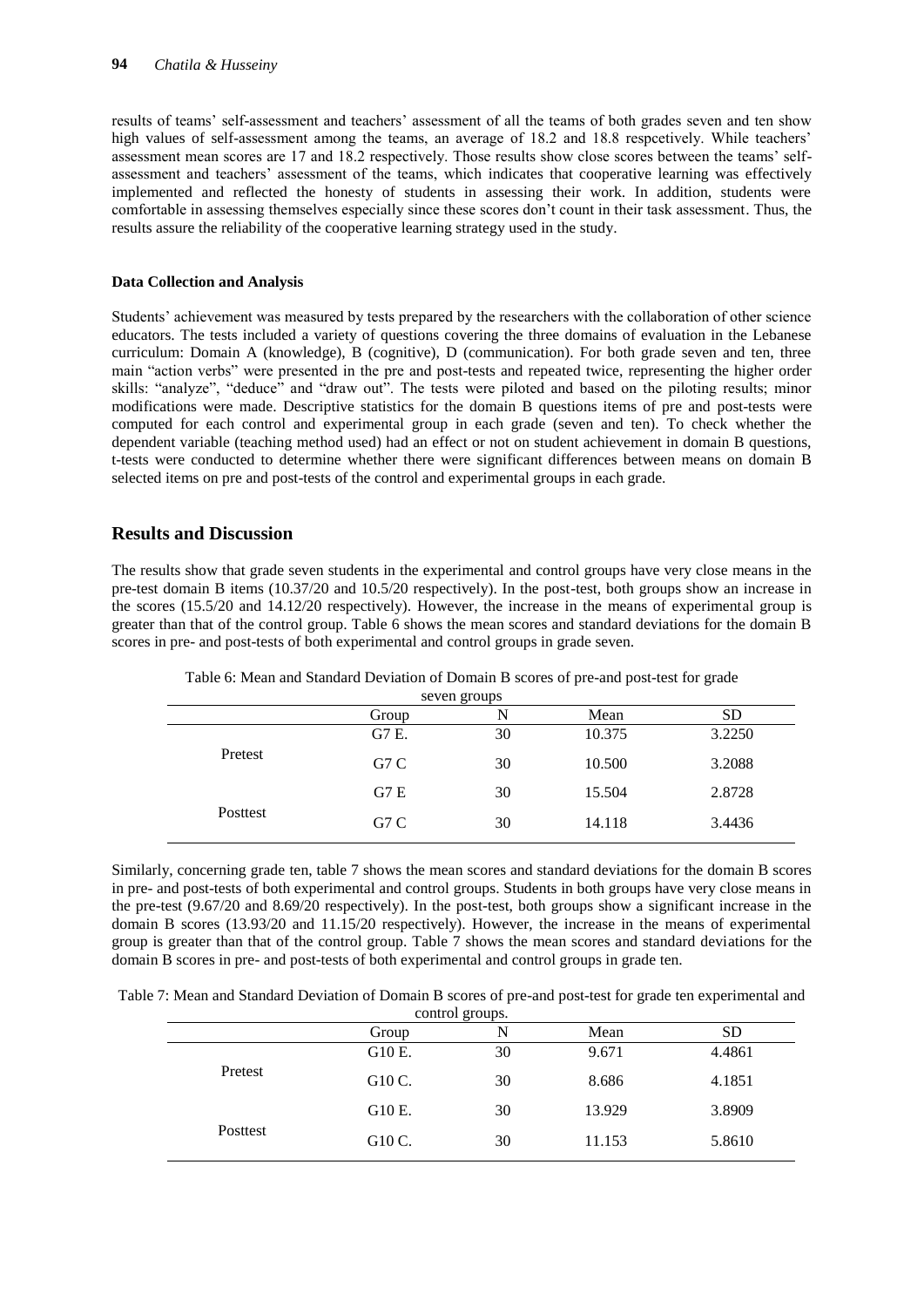A two-tailed t-test at the level 0.05 of significance shows no significant difference between cooperative learning and individualistic learning in grade seven on domain B of pre-or post-tests (t-value of 0.89 and 0.1 respectively). Table 8 shows the the results of T-test for pre-test and post-test domain B items for grade seven experimental and control groups.

|                  | $\overline{\phantom{a}}$<br>л. |    |        | ັ         |                 | $\tilde{\phantom{a}}$ |
|------------------|--------------------------------|----|--------|-----------|-----------------|-----------------------|
|                  | Group                          | N  | Mean   | <b>SD</b> | $Sig(2-tailed)$ | Mean<br>difference    |
|                  | G7 E.                          | 30 | 10.375 | 3.2250    | 0.885           | $-0.1250$             |
| Pretest<br>G7 C. |                                | 30 | 10.500 | 3.2088    |                 |                       |
|                  | G7 E.                          | 30 | 15.504 | 2.8728    |                 |                       |
| Posttest         | G7 C.                          | 30 | 14.118 | 3.4436    | 0.108           | 1.3866                |

Table 8: T-test for pre-test and post-test domain B items for grade seven experimental and control groups.

On the other hand, a two-tailed t-test at the level 0.05 of significance shows no significant difference between cooperative learning and individualistic learning in grade ten on domain B of pretest (t-value of  $0.399 > 0.05$ ). However, there is a significant difference on domain B of post-test (t-value of  $0.042 < 0.05$ ). Table 9 shows the results of T-test for pre-test and post-test domain B items for grade ten experimental and control groups.

Table 9: T-test for pre-test and post-test domain B items of grade ten experimental and control groups.

|          | Group              | N  | Mean   | <b>SD</b> | $Sig(2-tailed)$ | Mean<br>difference |
|----------|--------------------|----|--------|-----------|-----------------|--------------------|
| Pretest  | G10 E.             | 30 | 9.671  | 4.4861    | 0.399           | 0.9857             |
|          | G <sub>10</sub> C. | 30 | 8.686  | 4.1851    |                 |                    |
|          | G <sub>10</sub> E. | 30 | 13.929 | 3.8909    |                 |                    |
| Posttest | G10 C.             | 30 | 11.153 | 5.8610    | 0.042           | 2.7760             |

As mentioned earlier, cooperative learning has no effect on students' domain B scores in grade seven experimental group. This result shows that cooperative learning has neither a positive nor a negative effect on students' achievement. The findings of this study are in line with the results of other studies carried out about the effect of cooperative learning on students' academic achievement in science. This result is not consistent with the literature concerning the effect of cooperative learning on academic achievement for primary and secondary school students, with few exceptions, such as Sherman (1989) and Chang and Lederman (1994) who applied different types of cooperative learning models on middle school students and came up with the same results: cooperative learning had no effect on students' academic achievement in science, but had an effect on other aspects like confidence and attitudes.This lack of significant differences between the control and the experimental groups in grade seven in this study may be due to the fact that Domain B skills are newly introduced to grade seven students, since it is their first year of learning biology as a separate discipline, and in this grade they are introduced to skills such as "analyze", "deduce" and "draw out". Students might need more time to show a significant acquisition of the concept. Therefore, it is recommended that more research is needed to investigate this finding. However, results of grade ten students are different. They show significant difference in post-test for domain B items. The findings are in parallel with the literature review, namely the reported studies that confirm a significant correlation between cooperative learning and achievement and that cooperative learning engages students in the learning process and improves critical thinking, reasoning, and problem-solving skills of the learner (Chang, & Mao, 1999; Bilgin and Geban ,2006; Nezami , Asgari and Dinarvand, 2013).

## **Conclusion**

The main purpose of the study is to investigate the effect of cooperative learning strategy on teaching and learning scientific skills in grades seven and ten. The results show a significant improvement in students' achievement of scientific skills in grade ten; however, grade seven students show improvement but not significant. Therefore, we may conclude that students' grade level and the complexity of concept introduced have impacts on students' outcomes. It is well clear that cooperative learning has a positive effect on teaching and learning scientific process skills, even though it is not always significant, but it does improve the learning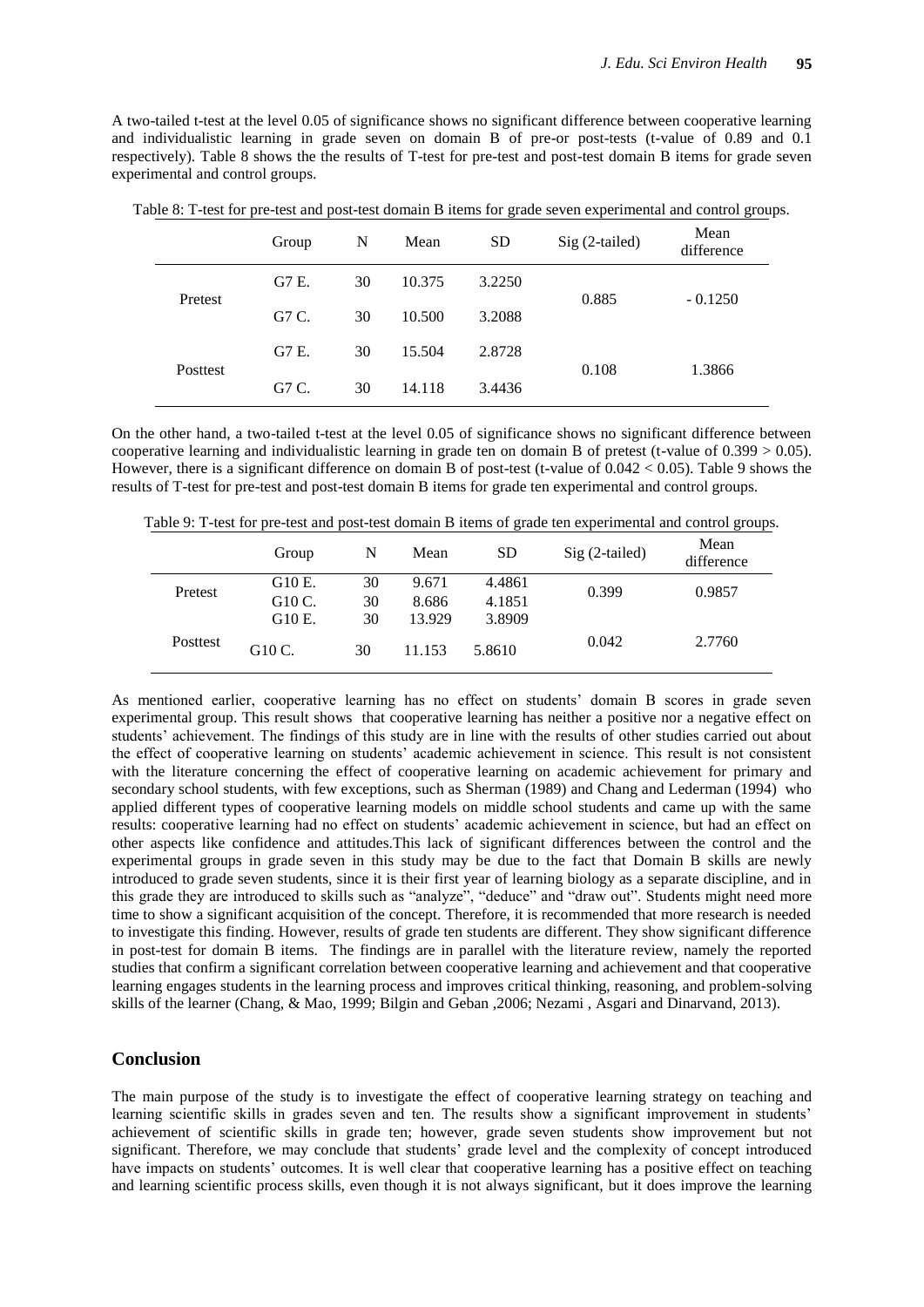and practice process of the acquired skills and help the learning of new skills. The results of this study are in line with findings reported in the literature.

## **Recommendations**

Changes are needed in biology teaching. Teachers should pay more attention to teaching and learning scientific skills, and incorporate a variety of teaching strategies to overcome the major problems faced by students in the acquisition and practice of scientific process skills. Cooperative learning is proved by research to be an effective strategy to enhance the learning and practice of those skills. It is recommended to investigate in a larger scale the effectiveness of cooperative learning on teaching and learning skills, by including a larger sample for both grades for a longer period of time.

## **Notes**

Data used in this study were taken from a Master Research study conducted by Fatima Al Husseiny under the supervision of Dr. Hanadi Chatila at the Lebanese University, entitled *Enhancing Critical Thinking through Cooperative Learning in Biology.*

### **References**

- *Agboghoroma, T E., & Oyovwi, E.O (2015).* Evaluating Effect of Students' Academic Achievement on Identified Difficult Concepts in Senior Secondary School Biology in Delta State. *Journal of Education and Practice, 6 (30), 117-125.*
- Agorram, B; Clement, P; Selmaoui, S; Khzami,S.E., & Chafik, J (2010). University students' conceptions about the concept of gene: Interest of historical approach. *US-China Education Review. 7 (2), 9 - 15*.
- Al Husseiny, F. I. (2014). *Enhancing Critical Thinking through Cooperative Learning in Biology. Research*  Master Dissertation, Lebanese University.
- Aydin, S. (2011). Effect of cooperative learning and traditional methods on students' achievements and identifications of laboratory equipments in science-technology laboratory course. *Educational Research and Reviews*,*6*(9), 636-644
- Bahar M, Johnstone A.H., & Hansell M.H. (1999). *Revisiting learning difficulties in biology. Journal of Biological Education., 33(2), 84-86.*
- Bilgin, I., & Geban, O. (2006). The effect of cooperative learning approach based on conceptual change condition on students' understanding of chemical equilibrium concepts. *Journal of Science Education and Technology, 15(1)*, 31-46.
- Boghtchalian Karadaghlian, S (2014). The Effect of Computer Based Games on the Academic Achievement and Motivation towards Biology of Grade 8 Students. Unpublished thesis. Lebanese University, Beirut, Lebanon.
- Center for Educational Research and Development CERD (1997). Lebanese national curriculum. Beirut, Lebanon.
- Center for Educational Research and Development CERD (1998). Life Science Pedagogical Guide, Teacher's guide, Secondary Education, First Year.
- Center for Educational Research and Development CERD (2012). Verbes d'action : Physique, chimie et Sciences de la Vie. Définitions et exemples.
- Chang, C. Y., & Mao, S. L. (1999). The effects on students' cognitive achievement when using the cooperative learning method in earth science classrooms. *School Science and Mathematics*, *99*(7), 374-379.
- Chang, H. P., & Lederman, N. G. (1994). The effect of levels of cooperation within physical science laboratory groups on physical science achievement. *Journal of Research in Science Teaching*, *31*(2), 167-181.
- Chattopadhyay, A. (2005). Understanding of genetic information in higher secondary students in northeast India and the implications for genetics education. *Cell Biology Education*, *4*(1), 97-104.
- Chiappetta, E. L., & Koballa, T. R. (2010). Science instruction in the middle and secondary schools: Developing fundamental knowledge and skills for teaching (6 th ed.). NJ: Pearson Prentice-Hall.
- Çimer, A, (2012).What makes biology learning difficult and effective: Students' views. *Educational Research and Review, 7(3), 61-71.*
- Iyer, R. B. (2013). Relation between cooperative learning and student achievement. *International Journal of Education and Information Studies*,*3*(1), 21-25.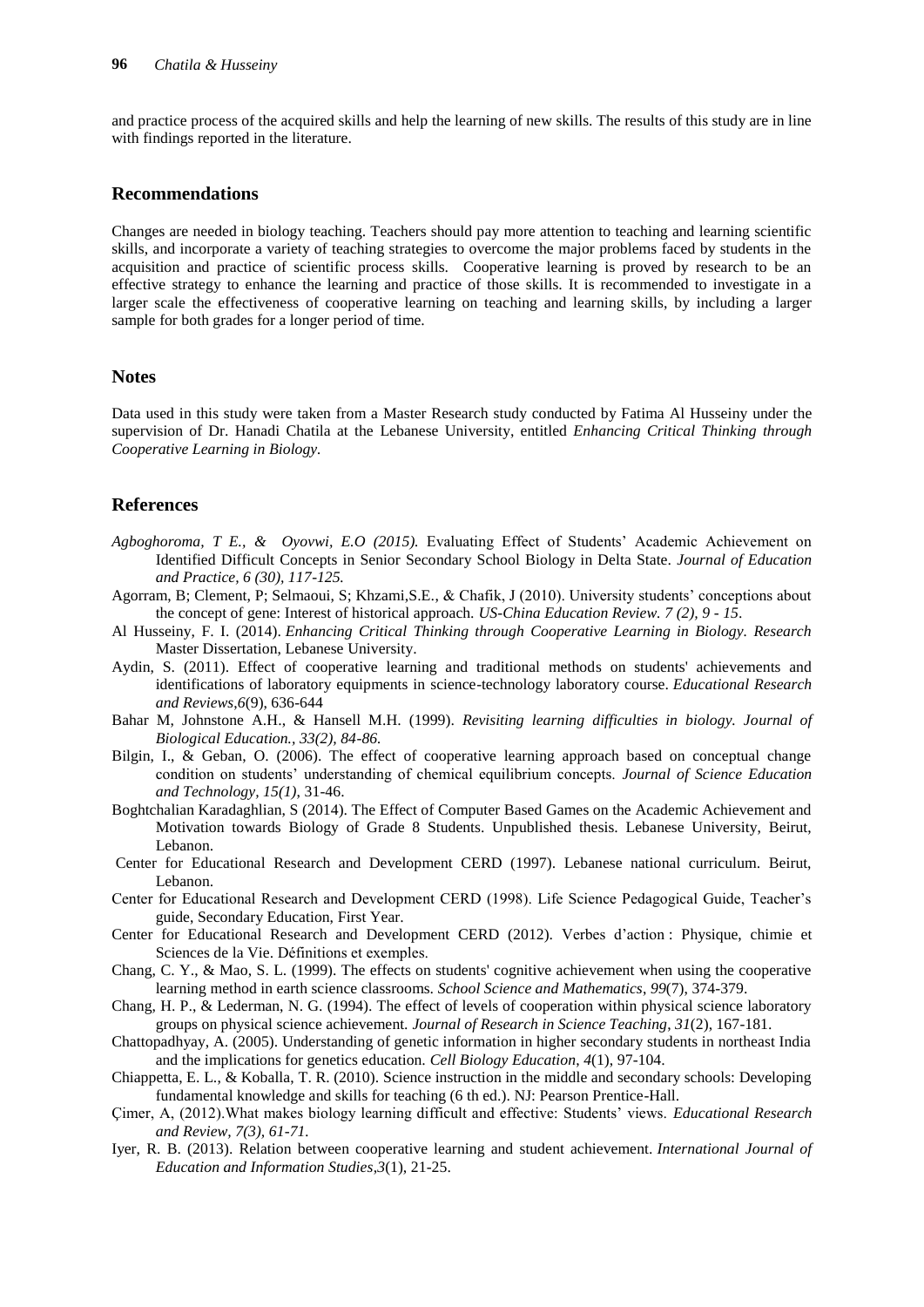- Johnson, D. W., & Johnson, R. T. (1989). *Cooperation and competition: Theory and research*. Interaction Book Company.
- Johnson, D., W.; Johnson, R., T., & Smith, K., A. (2014). Cooperative Learning: Improving University Instruction By Basing Practice On Validated Theory. *Journal on Excellence in College Teaching*, *25 (4),*1-26.
- Lin E (2006). Learning in the science classroom. Sci. Teach., 73(5): 35- 39.
- Lord, T. R. (2001). 101 reasons for using cooperative learning in biology teaching. *The American Biology Teacher*, *63*(1), 30-38.
- Lunenburg, F. C. (2011). Critical thinking and constructivism techniques for improving student achievement*. National Forum of Teacher Education Journal, 21 (3),* 1-9.
- Nezami, N. R., Asgari, M., & Dinarvand, H. (2013). The effect of cooperative learning on the critical thinking of High School students. *Technical Journal of Engineering and Applied Sciences*, *3(19)*, 2508-2514.
- Phang, F. A., & Tahir, N. A. (2012). Scientific skills among pre-service science teachers at universiti teknologi malaysia. *Procedia-Social and Behavioral Sciences*, *56*, 307-313.
- Richards, J., & Rodgers, T. (2001). Approaches and methods in language teaching. Cambridge: Cambridge University Press.
- Sadler, K. C. (2002). The Effectiveness of Cooperative Learning as an Instructional Strategy To Increase Biological Literacy and Academic Achievement in a Large, Non-Majors College Biology Class. Retrieved from the ERIC database. (ED 471 548).
- Sherman, L. W. (1989). A comparative study of cooperation and competitive achievement in two secondary biology classrooms: The group investigation model versus an individually competitive goal structure. *Journal of Research in Science Teaching, 26* (1), 55-64.
- Tekkaya C, Özkan Ö., & Sungur S (2001). Biology concepts perceived as difficult by Turkish high school students. Hacettepe Univ. J. Educ., 21, 145-150.
- Tran, V. D. (2014). The effects of cooperative learning on the academic achievement and knowledge retention. *International Journal of Higher Education*, *3*(2), 131-140.
- Vijayaratnam, P. (2009, November). Cooperative learning as a means to developing students' critical and creative thinking skills. *Proceedings of the 2nd International Conference of Teaching and Learning, Nilai, Negri Sembilan,* 16-18.
- Wolfensberger, B., & Canella, C. (2015). Cooperative Learning about Nature of Science with a Case from the History of Science. *International Journal of Environmental and Science Education*, *10*(6), 865-889.
- Zeidan, A. (2010). The relationship between grade 11 Palestinian attitudes toward biology and their perceptions of the biology learning environment. *International Journal of Science and Mathematics Education, 8(5),*  783 – 800*.*
- Zeidan, A., & Jayosi,M., R. (2015). Science Process Skills and Attitudes toward Science among Palestinian Secondary School Students *World Journal of Education. 5 (1),* 13-24.
- Zeidan, M (2014). *The Effect of Self-Regulation (Checklist as a Tool of Learning) on Students' Motivation and Achievement in Biology.* Unpublished thesis. Lebanese University, Beirut, Lebanon.

| <b>Author Information</b>                  |                                            |  |  |  |
|--------------------------------------------|--------------------------------------------|--|--|--|
| Hanadi Chatila                             | <b>Fatima Al Husseiny</b>                  |  |  |  |
| Lebanese University, Faculty of Education. | Lebanese University, Faculty of Education. |  |  |  |
| Beirut, Lebanon.                           | Beirut, Lebanon.                           |  |  |  |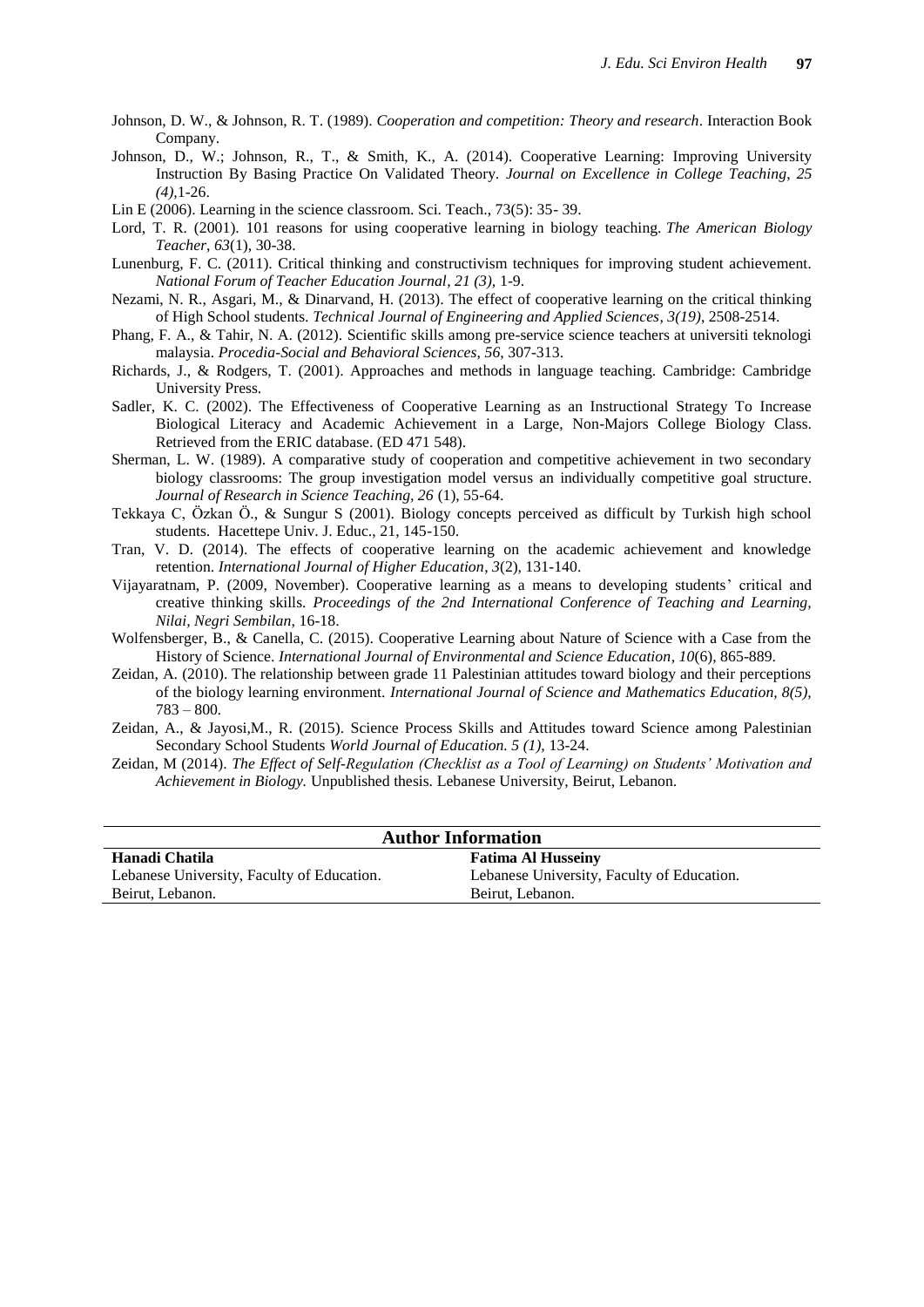#### **Appendix**

#### **STUDENT SELF-ASSESSMENT GRID**

| Grade / Section |  |
|-----------------|--|
|                 |  |

 *The objective of this grid is to self -assess the student's learning skills during team work.* Using "5" as the highest point and "1" as the lowest, decide to what degree you were successful in each of the following areas. Circle one number.

| <b>Student's Self-assessment of Learning Skills</b>                |   |   |   |
|--------------------------------------------------------------------|---|---|---|
| 1-I accomplished my tasks.                                         |   |   |   |
| 2-I shared ideas and opinions.                                     |   | 4 |   |
| 3-I organized my thoughts before and while speaking.               |   | 4 |   |
| 4-I used appropriate terms when stating ideas.                     |   | 4 |   |
| 5-I asked for facts and reasoning.                                 |   |   |   |
| 6-I offered to explain and clarify statements.                     | 2 | 4 | 5 |
| 7-I clarified statements using examples.                           |   | 4 |   |
| 8-I can summarize what have been said without referring to notes.  | 2 | 4 |   |
| 9-I can relate the material to previous information or experience. |   |   |   |

## **TEAM'S SELF-ASSESSMENT GRID**

Date…………………………………………… Grade……… / Section: …… The Title of the activity: …………………………………………..……………………………………………

- 
- *The objective of this grid is to self-assess our team's work.* A. Using "5" as the highest point and "1" as the lowest, decide to what degree your team was successful in each of the following areas. Circle one number.

| <b>Team Self-Assessment</b>                                           |                             |   |   |  |
|-----------------------------------------------------------------------|-----------------------------|---|---|--|
| 1- All of the team's members contributed ideas.                       | $\mathcal{D}_{\mathcal{L}}$ | 3 | 4 |  |
| 2- All of the team's members listened carefully to the ideas of other | $\mathfrak{D}$              | 3 | 4 |  |
| team members.                                                         |                             |   |   |  |
| 3- All of the team's members encouraged other members to              |                             |   | 4 |  |
| contribute their thoughts and opinions.                               |                             |   |   |  |
| 4- Everyone in the team shared ideas/information.                     | $\mathfrak{D}$              |   | 4 |  |
| 5- Everyone in the team helped others.                                | $\mathfrak{D}$              |   | 4 |  |
| 6-Everyone in the team accepted help.                                 | $\mathfrak{D}$              |   | 4 |  |
| 7-Everyone in the team responded kindly to disagreements.             | $\mathcal{D}_{\mathcal{L}}$ | 3 | 4 |  |
| 8- Everyone in the team understood the activity.                      | $\mathfrak{D}$              | 3 | 4 |  |
| 9- We finished the task on time.                                      | ◠                           | 3 | 4 |  |

## *Team Members' Names*